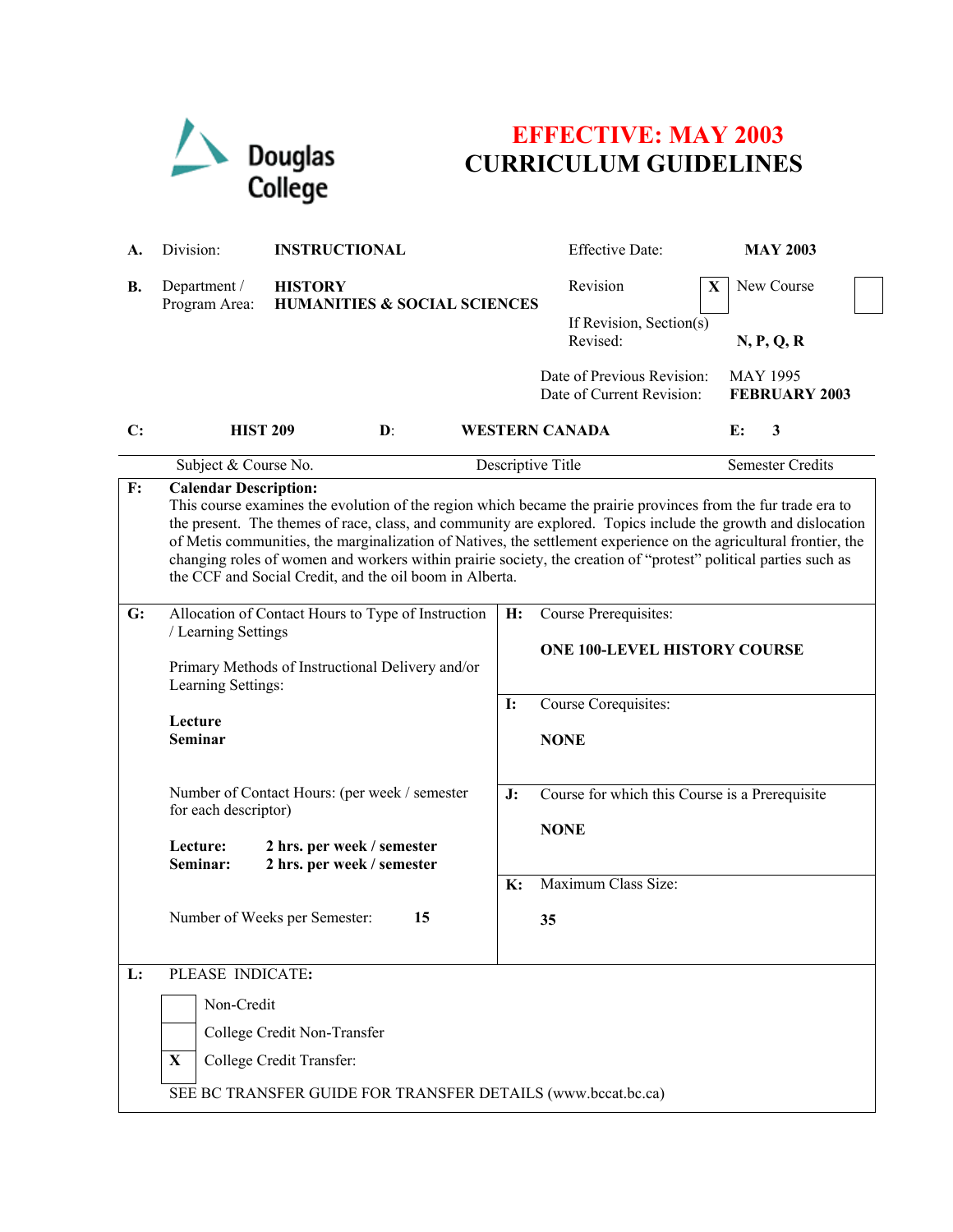# **M: Course Objectives / Learning Outcomes**

At the end of the course the student will have demonstrated the following skills:

- 1. The critical examination of historical sources (reading history). These sources include not only survey texts and articles but also short monographs and extended primary sources.
- 2. The creation and communication of personal interpretations of historical problems (writing history). Forms for communication of personal interpretations include annotated bibliographies, medium-length essays (from 1500-3000 words), comparative book reviews, and three-hour final examinations.
- 3. The independent analysis of the ideas of other students and the instructor in class in both tutorials and seminars (discussing history).

## **N: Course Content:**

Note: Content may vary according to the instructor's selection of topics.

# Introduction to Historical Method

- 1. Review of Historical Terms and Methods
- 2. Research Strategies for a Major Paper
- 3. Historiography

## Native History and the Fur Trade

- 4. Prairie First Nations
- 5. The Fur Trade
- 6. Selkirk's Colony and the North West Company
- 7. Red River Settlement: Growth, Conflict, and Canadian Invasion.

#### Settlement and Politics to 1905

- 8. Manitoba, the First Western Province
- 9. The National Policy and the West
- 10. Settlement: Homestead and Family Farm
- 11. The Northwest Rebellion
- 12. Mid-term Examination

#### The West in a Cycle

- 13. The emergence of two new provinces: Saskatchewan and Alberta
- 14. Building infrastructure Railways
- 15. Urbanization Winnipeg
- 16. Immigration and Nativism

#### 1914 - 1945 The West: Politics and Society

- 17. The Great War
- 18. White Women, the Farm and the Vote
- 19. Labour and Strikes
- 20. The Depression
- 21. Social Credit in Alberta
- 22. World War II
- 23. Democratic Socialist Experiment in Saskatchewan

## The West Since 1945

- 24. Oil
- 25. Northern Development
- 26. Intergovernmental Relations Energy Policy
- 27. Prairies as Region and Western Regionalism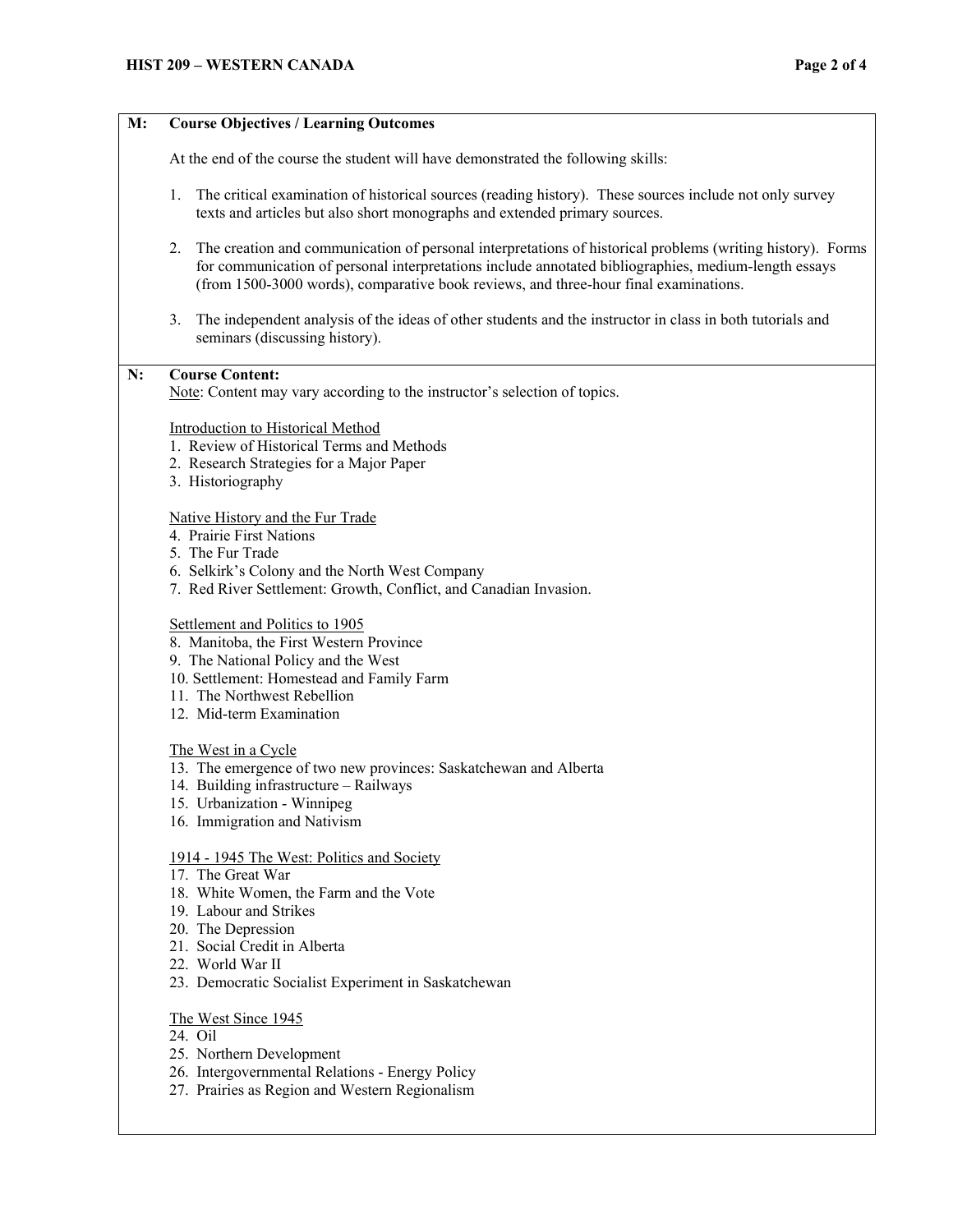### **O: Methods of Instruction**

Class sessions will be divided between lectures and discussions. The discussion sessions will serve as a forum for the exchange of student reactions and criticisms and as a testing ground for student hypotheses. By acting as referee and devil's advocate, the instructor will encourage the student to elaborate, refine, and revise his/her ideas. Participation in class discussions is therefore essential.

# **P: Textbooks and Materials to be Purchased by Students**

Texts will be chosen from the following list, to be updated periodically:

Campbell, M. Halfbreed. Toronto: McClelland and Stewart, 1973.

Carter, S. Aboriginal People and Colonizers of Western Canada to 1900. Toronto: University of Toronto Press, 1999.

Fisher, R. and K. Coates, eds. Out of the Background: Readings on Canadian Native History. 2<sup>nd</sup> edition Toronto: Copp Clark, 1996.

Francis, D. and H. Palmer, eds. The Prairie West: Historical Readings. 2<sup>nd</sup> ed. Edmonton: Pica Pica Press, 1992.

Friesen, G. The Canadian Prairies: A History. Toronto: University of Toronto Press, 1984.

Laurence, M. The Stone Angel. Toronto: M & S , 1998.

Peterson, J. and J. Brown. The New People: Being and Becoming Metis in North America. Winnipeg: University of Manitoba Press, 1985.

Thompson, J.H. Forging the Prairie West. Toronto: Oxford University Press, 1998

Boisey, Paul Leonard. Vulcan: The Making of a Prairie Community. Toronto: University of Toronto Press, 1988.

#### **Q: Means of Assessment**

The evaluation of this course follows Douglas College policies as outlined in the current calendar. During the first week of classes the instructor will provide students with typed course outline handout setting out the evaluation scheme of the course. A copy of this handout will be filed with the History discipline Chair. A sample evaluation scheme follows.

## SAMPLE EVALUATION

| Written/Oral Analysis of Article | 10%  |
|----------------------------------|------|
| Bibliography - Review Analysis   | 10%  |
| Mid Term Examination             | 10%  |
| Research Essay                   | 30%  |
| Final Examination                | 25%  |
| Class/Seminar Participation      | 15%  |
| <b>TOTAL</b>                     | 100% |